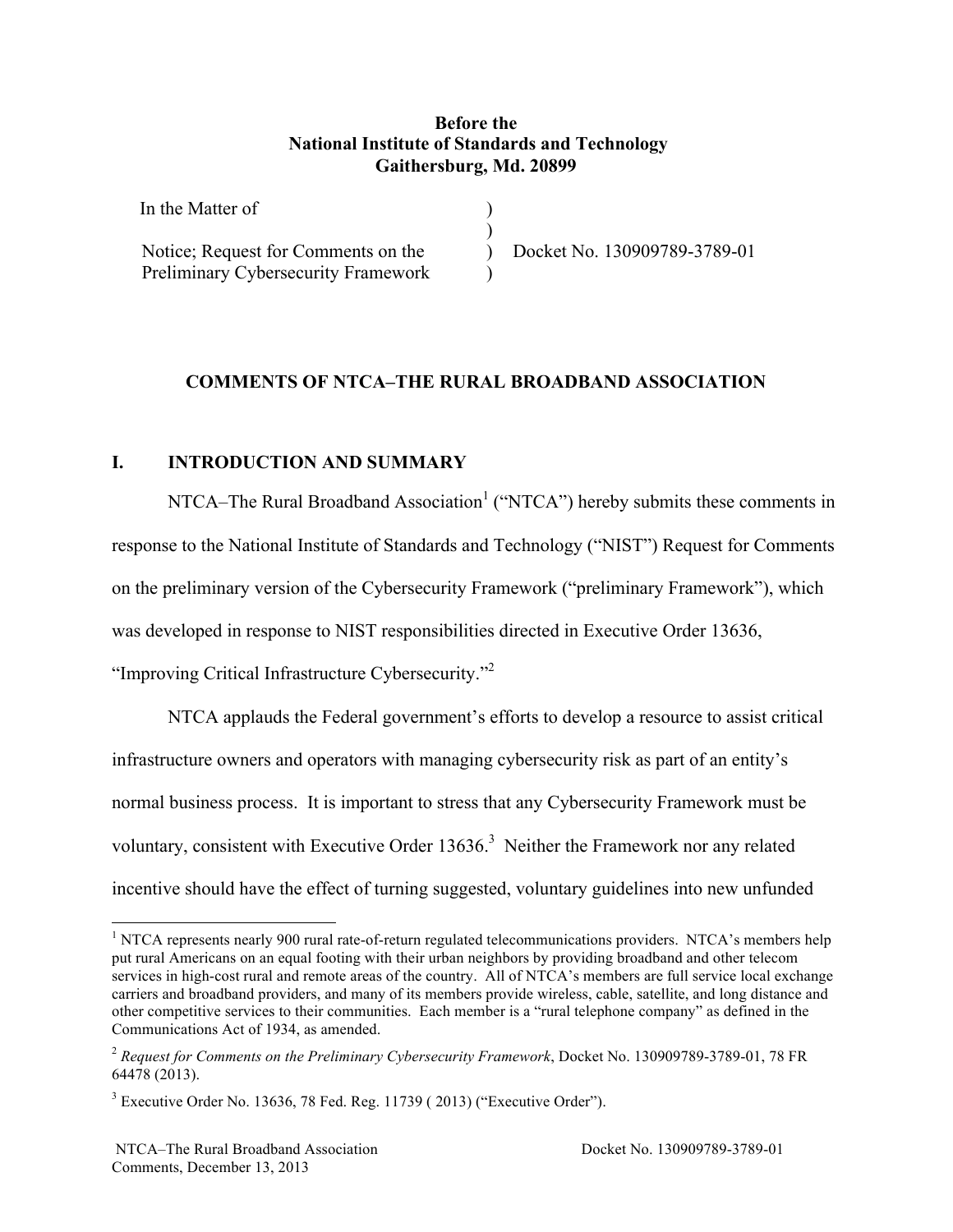mandates on the communications industry or other sectors. NIST should incorporate additional guidance into the introductory language of the Framework affirmatively stating that adoption of the document is voluntary for all critical infrastructure owners and operators.

identifying, assessing and managing cybersecurity risk.<sup>4</sup> Given these requirements, the providing clarity and emphasizing cost effectiveness. Consistent with the Executive Order, the that all critical infrastructure owners and operators that voluntarily adopt the Framework are not Implementation Tiers ("FITs"). Rather, broadband service providers, especially those that are **incentives designed to encourage adoption of the document.**<br>  $\frac{4}{3}$  Executive Order, Sec. 7(b). Furthermore, the Executive Order also notes that the Cybersecurity Framework should provide a "prioritized, flexible, repeatable, performance-based, and cost-effective approach" to preliminary Framework should more clearly recognize the limited resources of small entities by Framework also should incorporate flexibility to address the unique circumstances and needs of rural broadband providers. NIST should expressly indicate that entities are not expected to adopt all of the practices and standards enumerated in the document. The agency also should clarify required or expected to reach the highest level of maturity as specified by the Framework small businesses, should be encouraged to achieve the level that is appropriate for them, given their individual business needs and circumstances. Finally, to overcome barriers to adoption associated with lack of scope and scale, NIST should collaborate with the Department of Homeland Security ("DHS") to release the final Framework in concert with a rich set of

2

 $4$  Executive Order, Sec. 7(b).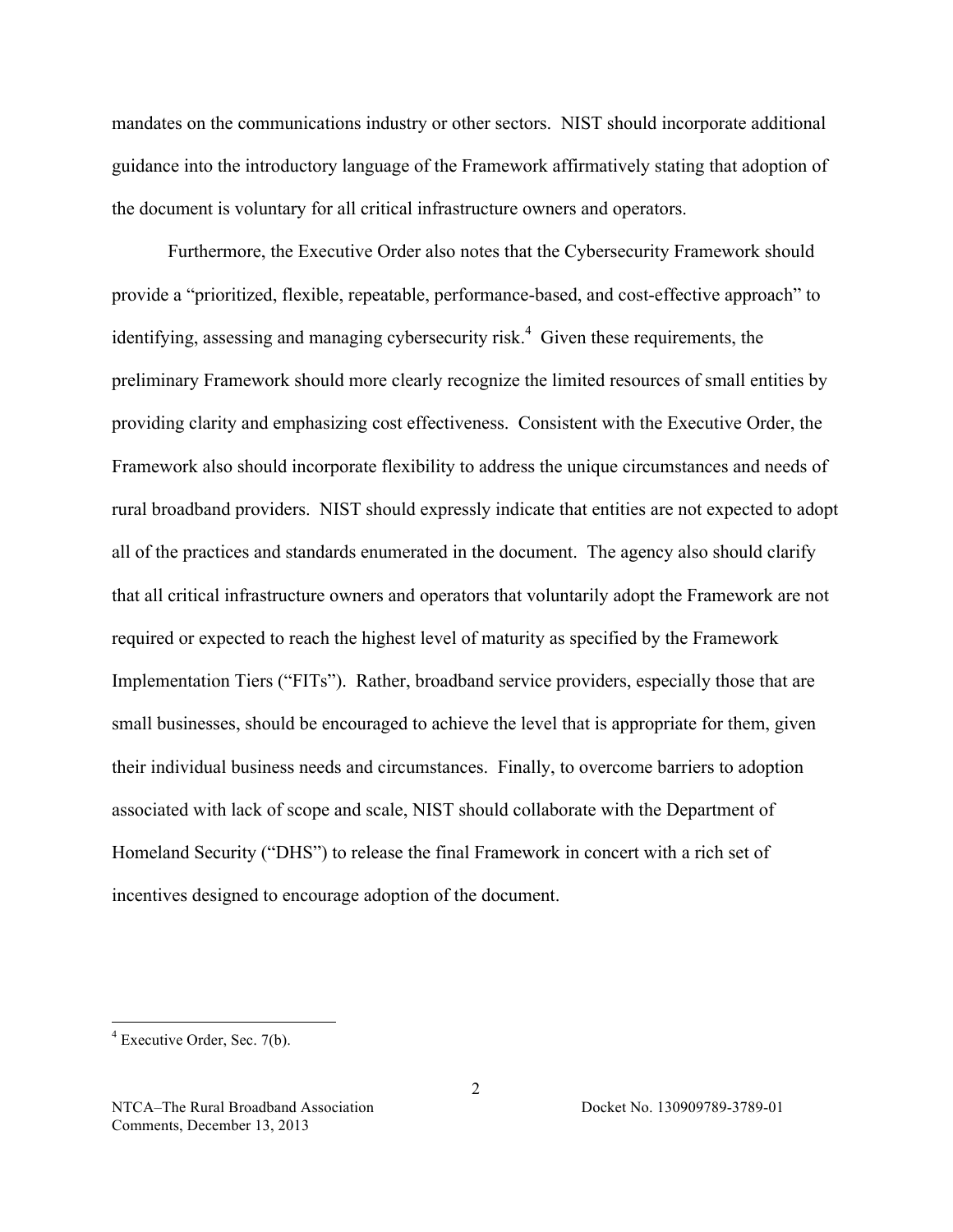### **II. THE GOVERNMENT SHOULD REFRAIN FROM ESTABLISHING UNFUNDED MANDATES**

be voluntary for all critical infrastructure owners and operators.<sup>5</sup> As such, the Federal prescriptive document that effectively establishes new unfunded mandates, especially on small businesses in the communications industry and other sectors. The Executive Order clearly notes that adoption of the Cybersecurity Framework should government, in carrying out the creation of the Framework, should refrain from an overly

 or prospective regulatory structures. In fact, the Executive Order explicitly contemplates the potential for additional regulation to be imposed as an outgrowth of the Framework.<sup>6</sup> As such, In various forums and meetings, NTCA has heard statements from the Administration that the Framework is not intended to function as a regulation, nor to result in any new regulations placed upon critical infrastructure owners and operators. However, despite these reassurances, there is no barrier to the adoption or incorporation of the Framework into existing NIST should provide clarity by incorporating additional guidance into the introductory language of the Framework affirmatively stating that adoption of the document is voluntary for all critical infrastructure owners and operators.

 NTCA's members are small service providers that have limited resources. Although they have an admirable track record of efficiently leveraging every resource available to them, rural broadband providers face unique challenges associated with deploying and operating communications networks in areas characterized by low population density, often in remote

 $<sup>5</sup>$  Executive Order, Sec. 8(a).</sup>

<sup>6</sup> *Id.*, Sec. 10.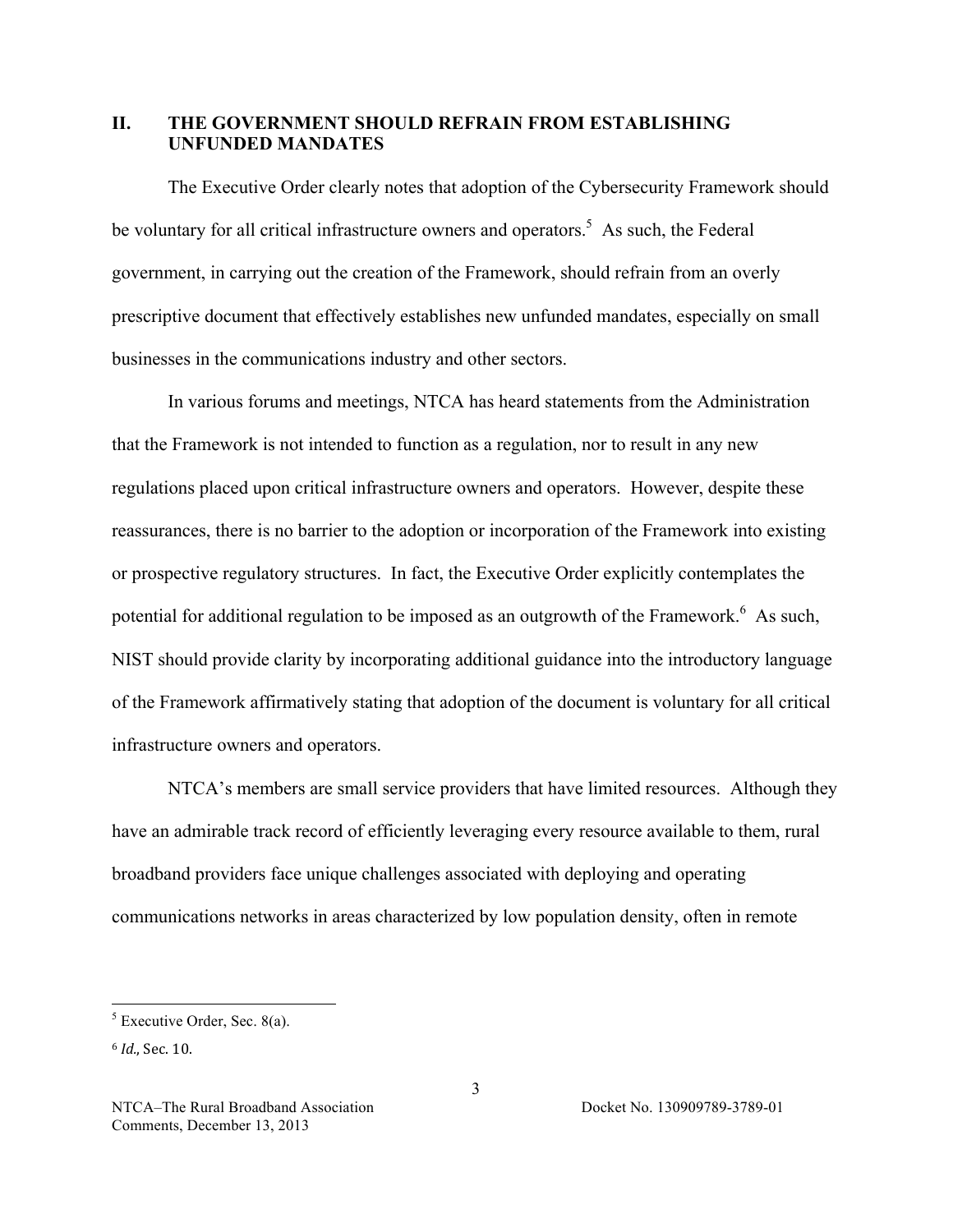locations, that result in dramatically higher per-customer costs.<sup>7</sup> Any new unfunded regulatory maintenance of service reliability. Measures that would have the practical effect of imposing mandates could add another level of uncertainty to the marketplace and divert already strained resources from important projects, such as broadband deployment and adoption efforts or penalties against companies that elect not to follow some (or all) of the proposed Cybersecurity Framework would effectively force participation from all communications service providers, including small entities that already have stretched their thin resources to address routine operating and capital expenses.

 The NIST Cybersecurity Framework and accompanying incentives may provide valuable unnecessary to encourage rural broadband service providers to meet the needs of their customers. tools for all critical infrastructure owners and operators. However, additional mandates are To adhere to the requirements of the Executive Order and ensure that small broadband service providers are able to maintain their focus on real-time security rather than static compliance, the Framework should stress the voluntary nature of its recommendations.

### **RECOGNIZE THE LIMITED RESOURCES OF SMALL ENTITIES BY PROVIDING CLARITY AND EMPHASIZING COST EFFECTIVENESS III. THE PRELIMINARY FRAMEWORK SHOULD MORE CLEARLY**

In its current form, the preliminary Framework is overwhelming for small

communications service providers that lack economies of scope and scale. The Framework

 $<sup>7</sup>$  Rural telecommunications providers also are facing unprecedented reductions in support and cost-recovery</sup> mechanisms that have heretofore allowed them to provide affordable telecommunications services available to consumers in all areas of the nation, pursuant to Sec. 254 of the Communications Act of 1934, as amended (47 U.S.C. Sec. 254). The resulting uncertainty has seriously impeded their ability to obtain financing necessary for subsequent investment in network infrastructure, and may threaten the ability to maintain broadband networks that exist today.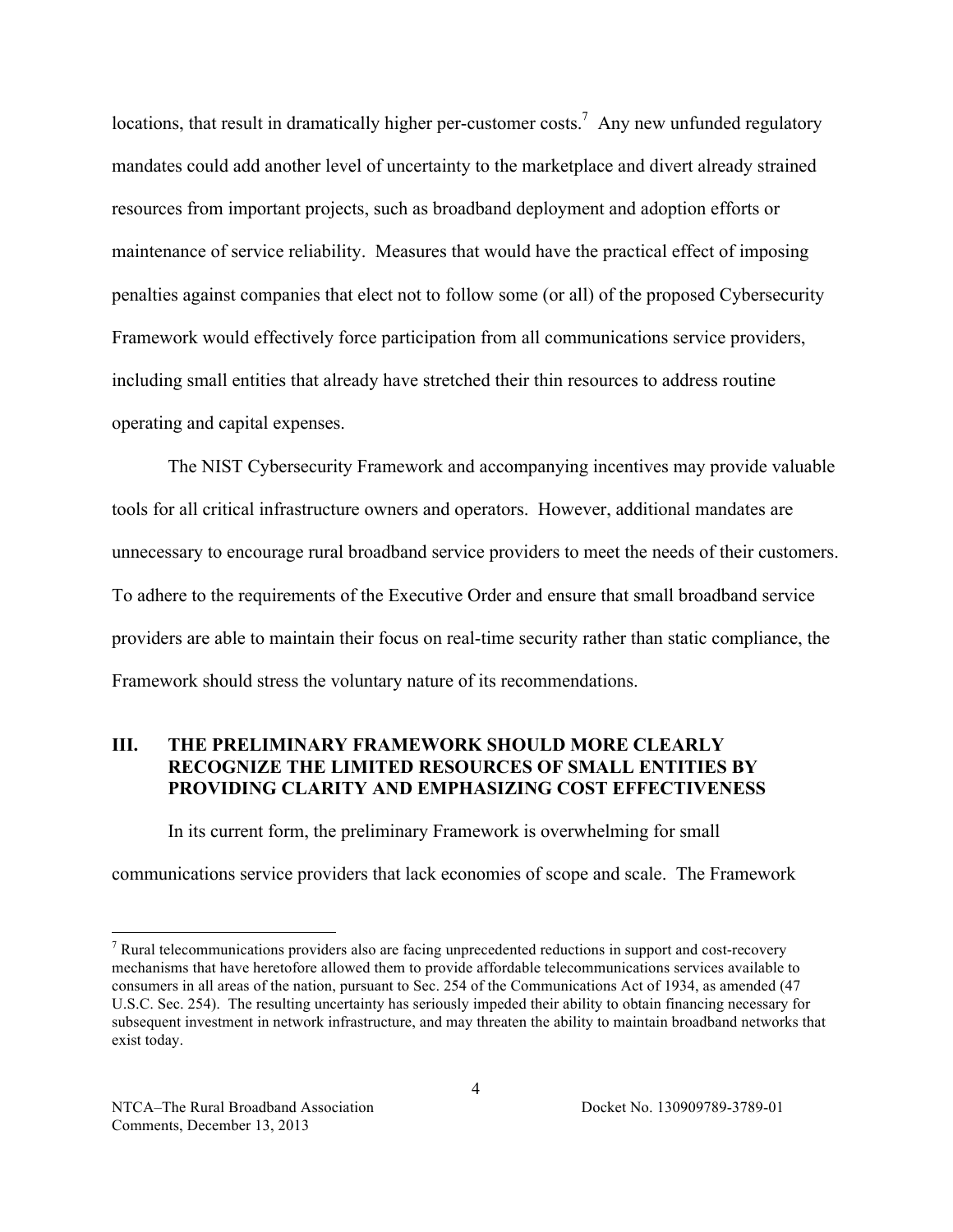provides no guidance as to how small and rural broadband providers can cost-effectively implement their cybersecurity activities, as called for by the Executive Order. $8$  Many of NTCA's members, in addition to being small businesses,<sup>9</sup> operate in extremely high-cost areas of the country with limited financial resources and staff members, often with fewer than 20 employees who each wear multiple hats with varied job responsibilities.

 that rural broadband service providers are provided with guidance on which recommendations the number and complexity of steps needed to protect the operator's network from a cyber Given challenges related to their size and service territories, and shrinking cost recovery mechanisms in the wake of recent communications industry regulatory reforms, it is important listed in the Framework may be most effective. The Framework should clearly illustrate how a small service provider can substantively achieve the Framework's goals while also scaling down incident. In short, a straightforward "roadmap" is needed to help small companies process and interpret the document and the important issues it raises, thereby reducing the likelihood that small businesses will throw up their hands and do nothing instead in the face of an indecipherable and overly complex set of matrices with subparts, subcategories, and subtiers.

 However, the preliminary Framework is difficult to use in current form. The sheer breadth and depth of information contained within the Framework is enough to discourage a small provider from investing scarce staff resources into adopting its recommendations, or even considering whether their current practices may already adhere to the Framework's suggestions. In addition to the Framework's three parts, four Elements, five Functions, four Tiers, and six

 $8$  Executive Order, Sec. 7(b).

 $9$  A local exchange carrier is considered to be "small" if it has fewer than 1,500 employees (13 C.F.R. § 121.201, 2007 NAICS code 517110).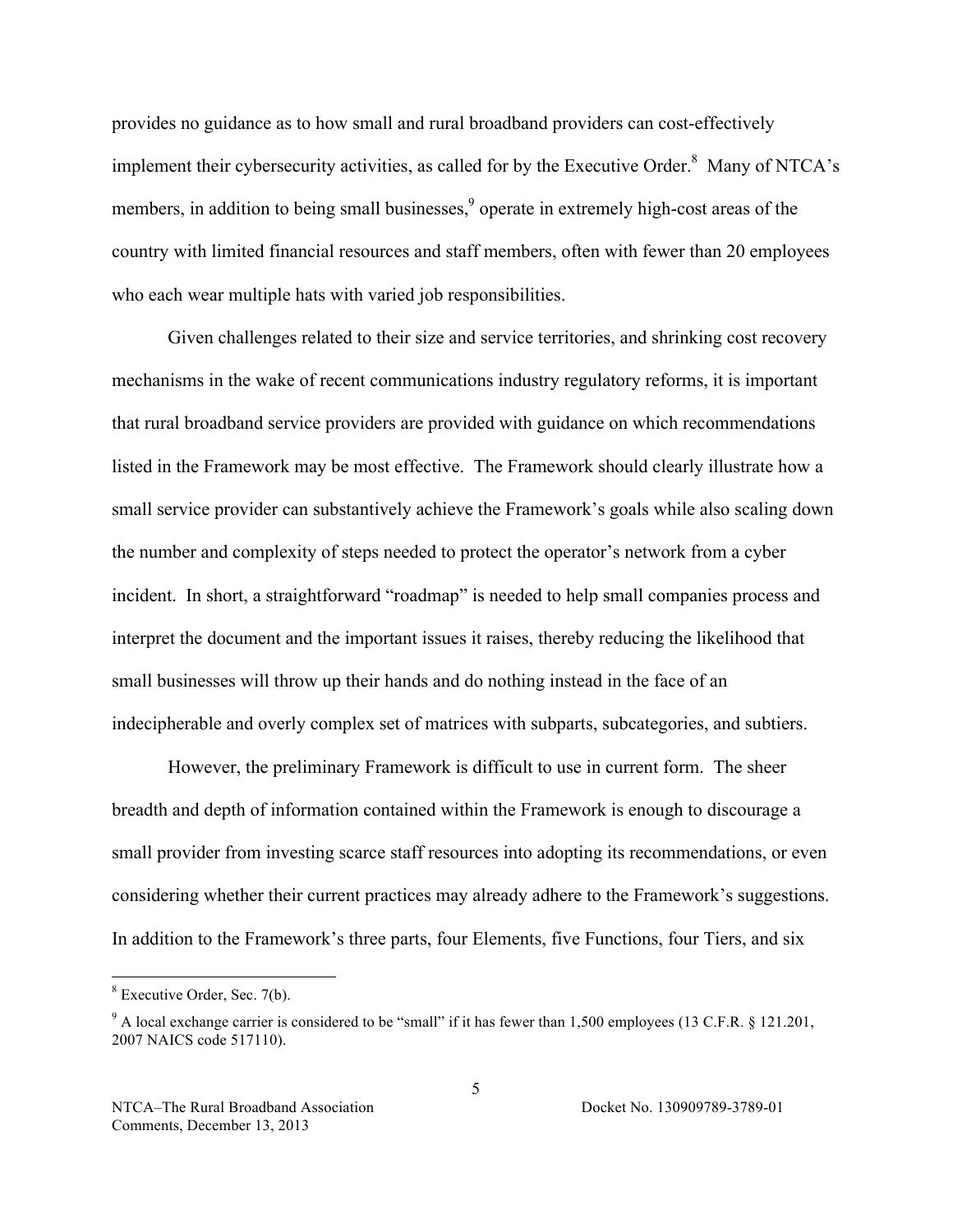Basic Steps, the Framework Core includes nearly 90 subcategories and many more citations to Framework has attained this at the expense of clarity. As a result, it lacks a means to informative references and standards. Expansiveness may convey benefits, yet the preliminary achievability. Without clear and realistic direction, rural broadband operators will be uncertain where to begin, and will likely be dissuaded from attempting to implement a bloated, confusing Framework given their size, resources, and other limitations.

component of the Framework,<sup>10</sup> and it is especially important if the goal is to encourage cybersecurity considerations as part of an entity's routine business risk assessment processes. Further, more than ever, rural broadband providers need to perform critical cost-benefit analysis for every dollar spent.<sup>11</sup> In order to encourage small broadband service providers with limited The preliminary Framework also provides no insight into how critical cost-benefit analyses can be evaluated. A small company must be able to evaluate direct or indirect benefits to determine if the adoption of specific solutions, the costs associated with technology, people, and process enhancements, and the accompanying reduction in risk is, in sum, a cost-effective undertaking. The Executive Order specified that cost effectiveness should be a fundamental resources to voluntarily evaluate and implement a new Cybersecurity Framework and incorporate it into a routine risk management process, the Framework should more clearly address concerns related to cost-effective implementation of the suggested guidelines and processes.

 $10$  Executive Order, Sec. 7(b).

 $11$  As evidenced by NTCA's member survey released January 2013, 69 percent of NTCA's member company respondents are being forced to postpone or cancel fixed network upgrades as a result of the uncertainty surrounding the Federal Communications Commission's ongoing Universal Service and Intercarrier Compensation reform efforts.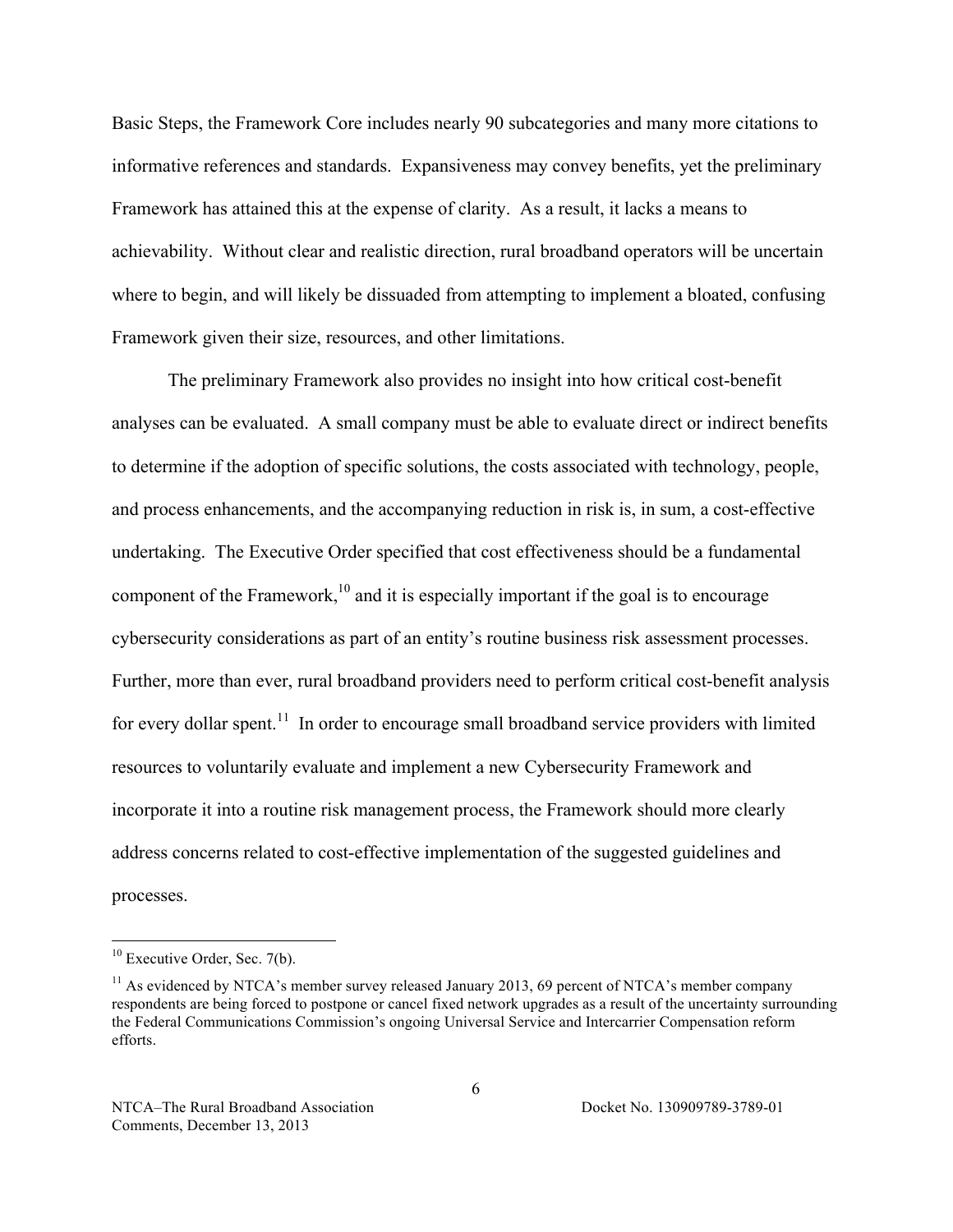### **IV. THE FRAMEWORK SHOULD INCORPORATE FLEXIBILITY TO ADDRESS THE UNIQUE CIRCUMSTANCES AND NEEDS OF SMALL AND RURAL BROADBAND PROVIDERS**

critical infrastructure sectors.<sup>12</sup> As such, the Framework should strive to maximize flexibility for Flexibility is a key component enumerated in the Executive Order to describe the Cybersecurity Framework and its ability to adapt to different sized companies and various rural broadband providers, recognizing their lack of scope and scale, their unique customer bases, and their ongoing commitment to maintaining secure networks.

### **A. The Framework Should Clearly Explain that Entities Are Not Expected to Adopt All of the Practices/Standards Enumerated in the Document**

 actual emergencies and threats involving their infrastructure and services. Managing cybersecurity risk is critical to the success of a rural broadband service provider's business. and the individual needs of the provider's customers. Small entities must be able to retain this Based largely in the communities they serve, America's rural broadband providers have always displayed a strong commitment to responding effectively to the interests and needs of consumers, while simultaneously planning for, and appropriately reacting to, both potential and Precise security measures and practices are based upon a provider's unique market conditions flexibility in order to respond to changing marketplace demands and evolving technological capabilities, as well as cyber-based threats.

Illustratively, the Federal Communications Commission's Network Reliability and Interoperability Council and its successor, the Communications, Security, Reliability, and Interoperability Council ("CSRIC") recognized that every best practice may not "be appropriate

 $12$  Executive Order, Sec. 7(b).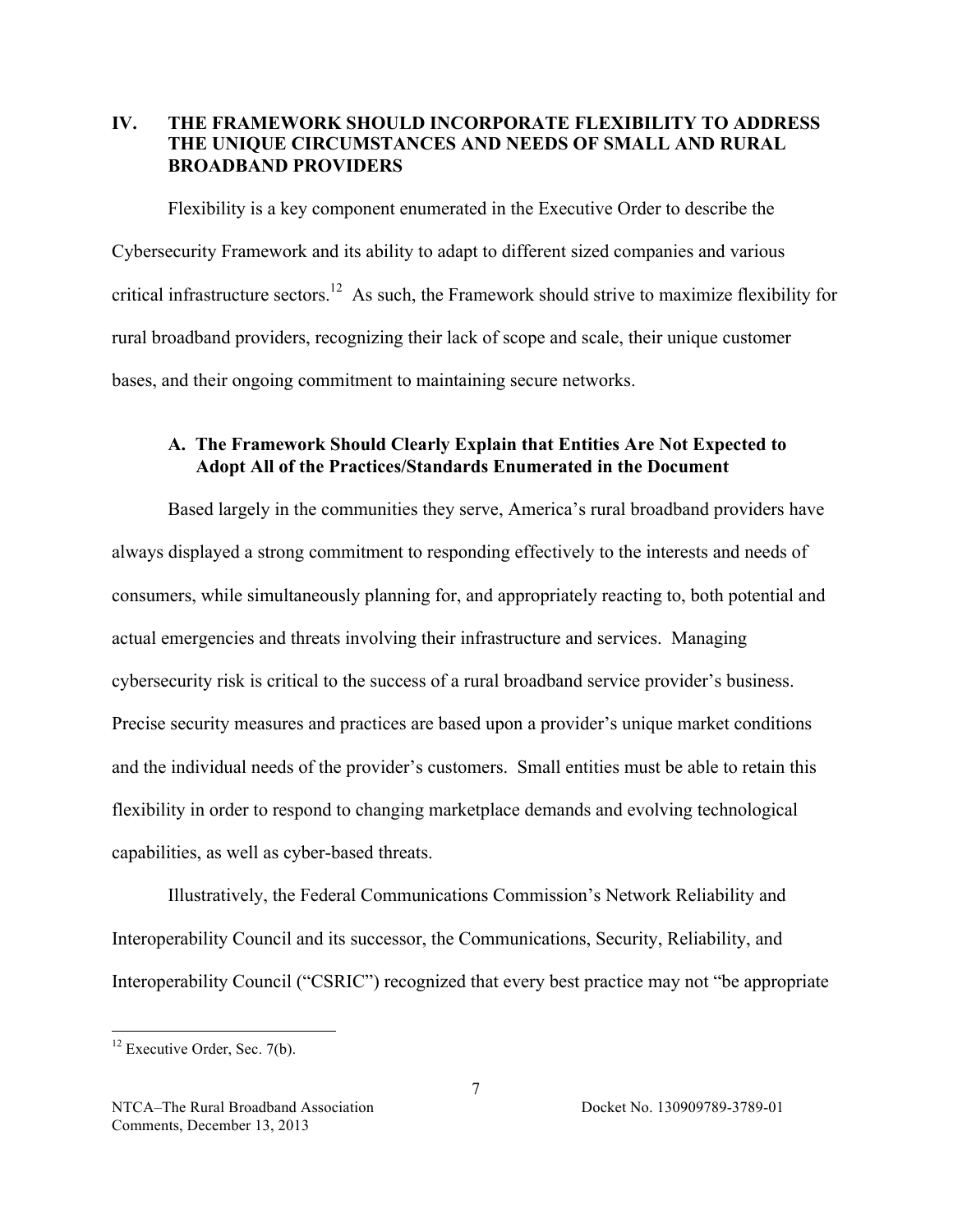for every company in every circumstance."<sup>13</sup> Consistent with this finding, the Federal government should avoid adopting a Cybersecurity Framework that imposes adoption of *every*  should be expected to implement only those best practices or standards that align with the business needs and risks encountered by the provider and its specific customers. cyber best practice enumerated in the document; rather, a small broadband service provider

 defining what constitutes "adoption" or "implementation" of the Framework. Within the Identify, Protect, Detect, Respond, and Recover.<sup>14</sup> "Basic capabilities" can be widely interpreted and this may be appropriate. However, should the final version of the Framework and/or DHS, As noted at recent NIST-led public workshops, the preliminary Framework is vague in preliminary Framework itself, NIST states that organizations should have at least basic capabilities implemented in each of these areas of the five high-level sections in the Core: through its Voluntary Programs Working Group, provide further guidance on what "adoption" entails, the definition should incorporate maximum flexibility to account for the unique circumstances and lack of scale and scope experienced by small and rural broadband providers.

# **the Highest Level of Maturity As Specified by the FITs B. The Framework Should Clarify That All Critical Infrastructure Owners and Operators That Voluntarily Adopt the Framework Are Not Required to Reach**

 different FITs depending on their risk assessments, tolerances, and business needs. The term The final Cybersecurity Framework also should clarify that different entities can be at "Tier" inherently implies that an entity will be expected to move up the chain in maturity levels

 <sup>13</sup>*See* CSRIC Working Group 2A, *Cyber Security Best Practices, Final Report* at 3 (Mar. 2011) (available at http://www.fcc.gov/pshs/docs/csric/WG2A-Cyber-Security-Best-Practices-Final-Report.pdf).

<sup>&</sup>lt;sup>14</sup> Preliminary Framework, lines 397-401.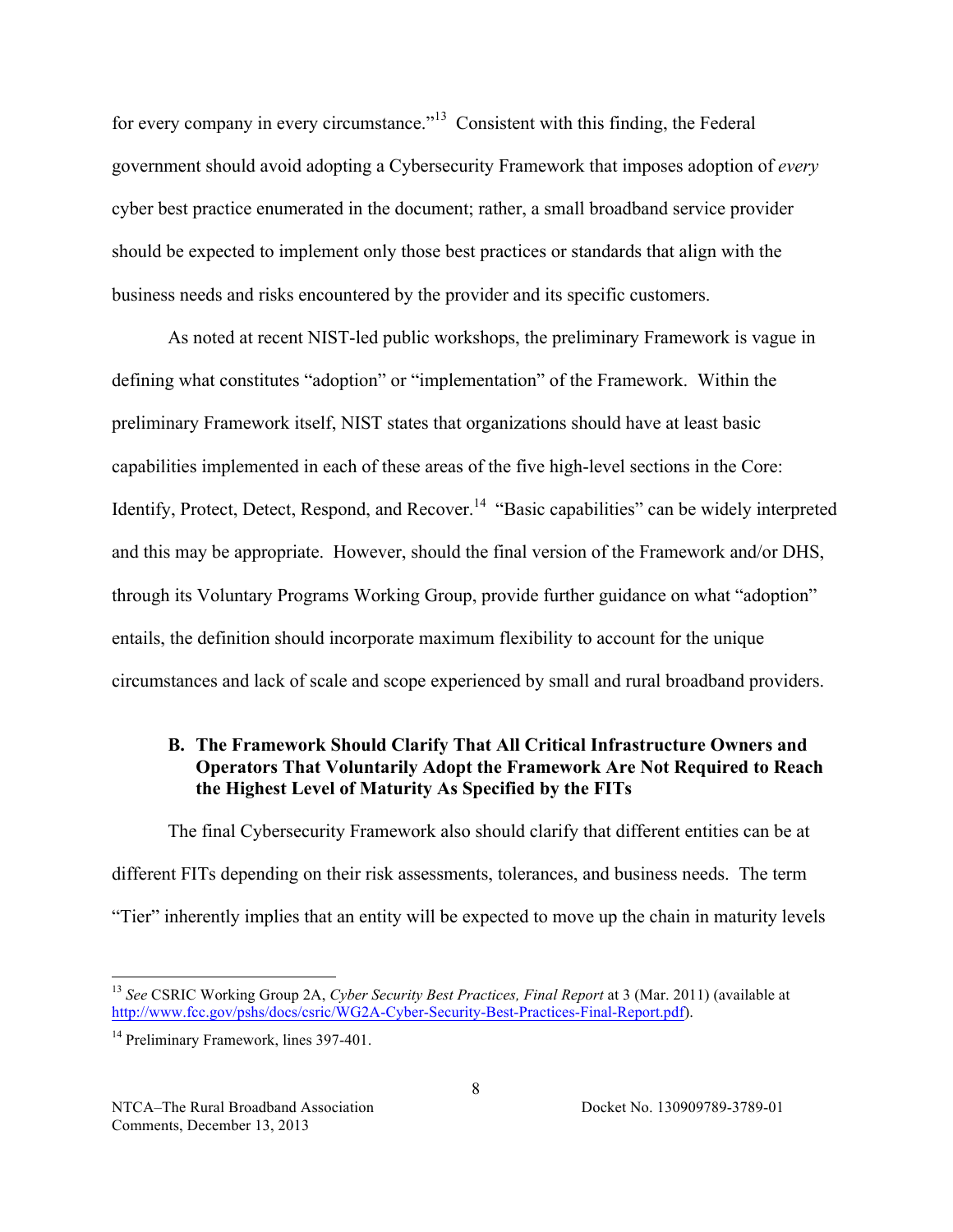informal, reactive implementations to approaches that are agile and risk-informed."<sup>15</sup> The term "progressive" is misleading and concerning for small entities. A more advanced Tier may not be as time progresses. In describing the FIT, the Framework states: "[t]he Tiers characterize an organization's practices over a range, from Partial (Tier 1) to Adaptive (Tier 4), progressing from appropriate given the entity's size, resources, and security risks. The Framework should consider small broadband service providers' unique circumstances when clarifying how critical infrastructure operators and owners should use the FITs.

# **INCENTIVES DESIGNED TO ENCOURAGE ADOPTION OF THE V. NIST SHOULD COLLABORATE WITH DHS TO RELEASE THE FINAL FRAMEWORK IN CONCERT WITH A RICH SET OF FRAMEWORK**

development by NIST."<sup>16</sup> NTCA members appreciate this forethought, as incentives that reward protection, technical assistance,  $17$  rate regulation, and streamlining regulation,  $18$  which may serve The Executive Order directed the Secretary of DHS to coordinate "the establishment of a set of incentives designed to promote participation in the [Cybersecurity] Program under adoption are especially important given rural broadband service providers' lack of scope and scale and the complexity of the subject matter. In a public document released in August, the White House further acknowledged that barriers to adoption of the Cybersecurity Framework exist and offered an initial examination of potential incentives, including insurance, liability

<sup>&</sup>lt;sup>15</sup> Preliminary Framework, line 157.

 $16$  Executive Order, Sec. 8(d).

 $17$  Furthermore, any government-led training or assistance aimed at facilitating implementation of the Framework should not be made contingent upon the collection of sensitive business data or any company-level identifiable information. Any such requirements could discourage small business participation and impede implementation efforts.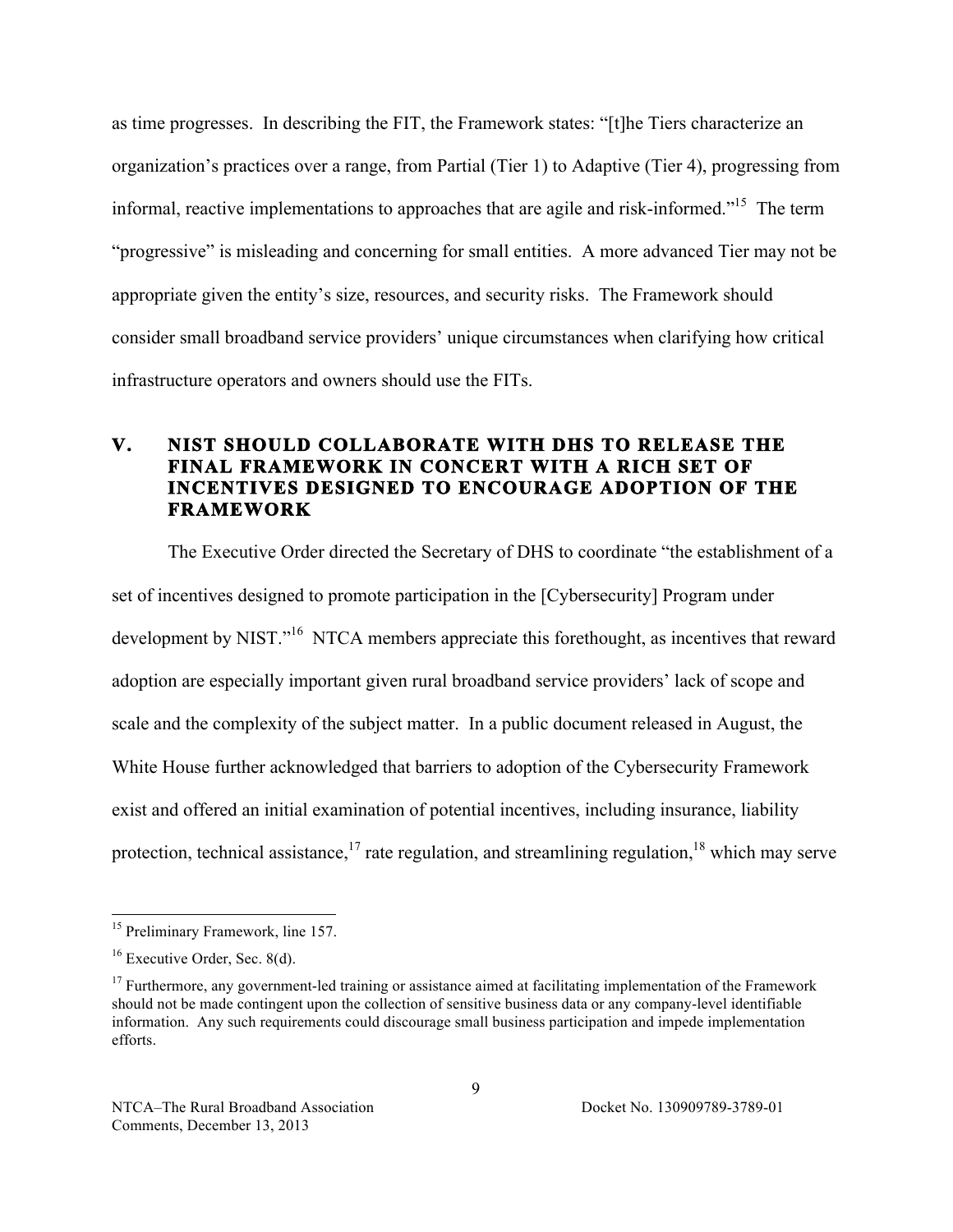to entice small entities to further incorporate the NIST Cybersecurity Framework into their everyday business processes.

 incentives thus associated with adoption, and how an entity qualifies for said incentives, are likewise murky. Unfortunately, the lack of clarity surrounding the government's creation and Framework Although the Framework itself has been developed over time through an extensive process, the creation of adequate incentives has not yet come to fruition. In fact, the Voluntary Programs Working Group has held only two meetings since its inception. Given that adoption or implementation of the Framework has yet to be clearly defined, as previously discussed, the offering of incentives will significantly impede small entities' voluntary adoption of the

NIST should collaborate with DHS to release the final Framework in concert with a rich set of incentives designed to encourage adoption and to overcome barriers to adoption, especially those that are unique or disproportionately difficult for small entities. DHS and NIST should clearly define the breadth of incentives, the timeline of their availability, and how a small and rural broadband service provider can qualify for the incentives.

### **VI. CONCLUSION**

 NTCA recognizes the importance of securing our nation's critical infrastructure and appreciates the development of a voluntary Cybersecurity Framework that will provide practical together to secure America's critical infrastructure, the Federal government should refrain from advice and suggested guidelines. While it is essential that the public and private sectors work

 $18$  Incentives to Support Adoption of the Cybersecurity Framework, The White House Blog, Released August 6, 2013, 11:04 a.m. EST (available at http://m.whitehouse.gov/blog/2013/08/06/incentives-supportadoption-cybersecurity-framework).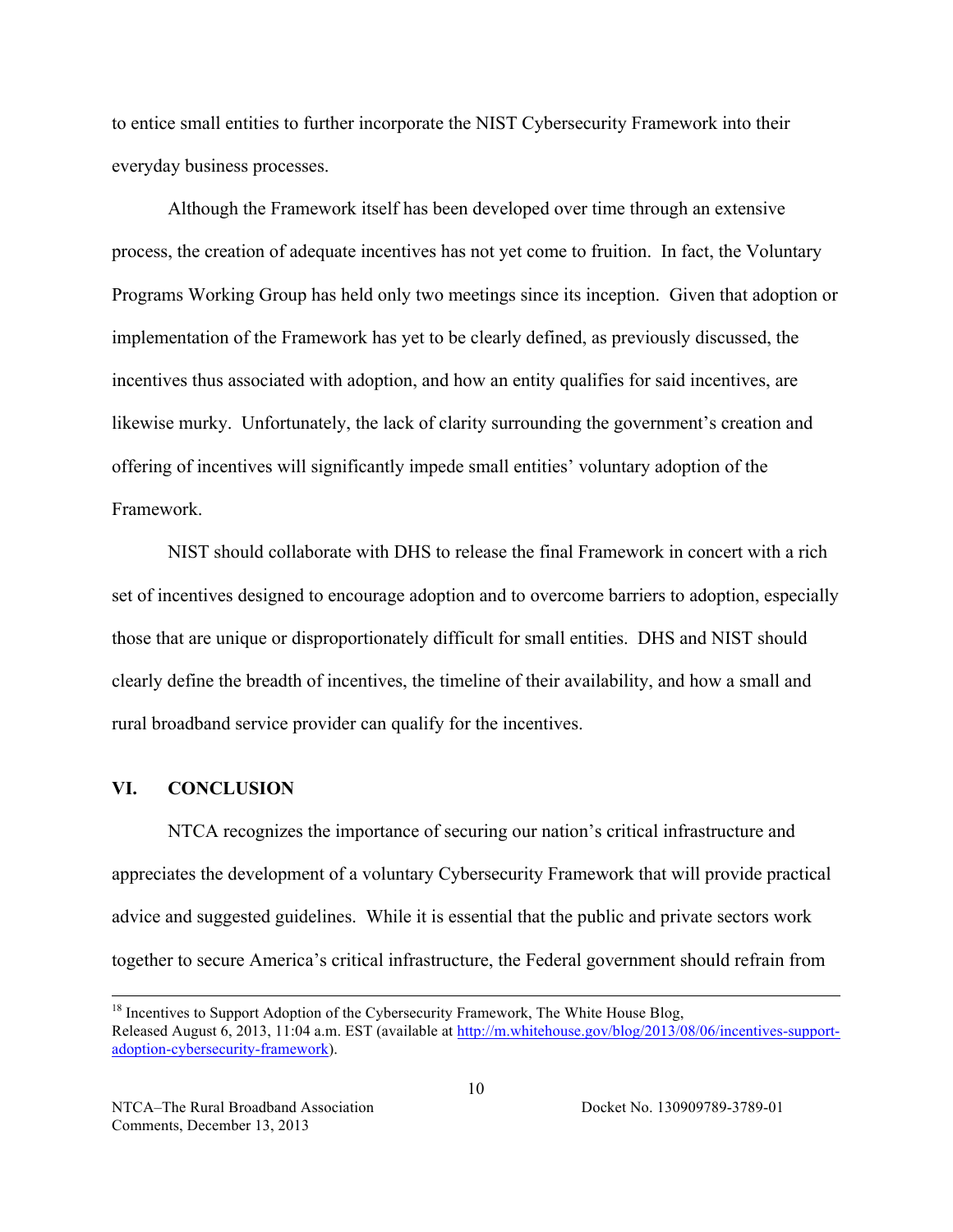effectively establishing any new unfunded regulatory mandates on small entities. As small businesses based in the communities they serve, rural broadband service providers have strong incentives to ensure the security of their network users. Further, mandated compliance with any new Cybersecurity Framework would divert already-strained resources from important projects, such as broadband adoption and deployment in rural areas.

 The Framework can be enhanced by redoubled efforts to emphasize the voluntary nature that are outlined in the Executive Order and listed as requirements of the NIST Cybersecurity of the Framework, as well as flexibility and cost effectiveness. These are important attributes Framework development process. The Framework should be easily scaled down for smaller entities, with clear-cut and straightforward guidance for how small and rural broadband providers can most effectively implement their cybersecurity activities and incorporate them into standard risk assessments. It should also provide insight into how critical cost-benefit analyses can be evaluated.

 high costs and limited financial and staff resources. It should clarify that critical infrastructure and its specific customers. The Framework should also clarify that all entities are not required to The Framework should maximize flexibility for small entities that face disproportionately owners and operators are not expected to adopt all of the practices and standards enumerated in the document. Rather, the Framework should clearly note that a small broadband provider which voluntarily adopts the Cybersecurity Framework should only be expected to implement those best practices that align with the business needs and individual risks encountered by the provider reach the highest level of maturity as specified by the FITs.

NTCA–The Rural Broadband Association Docket No. 130909789-3789-01 Comments, December 13, 2013

11